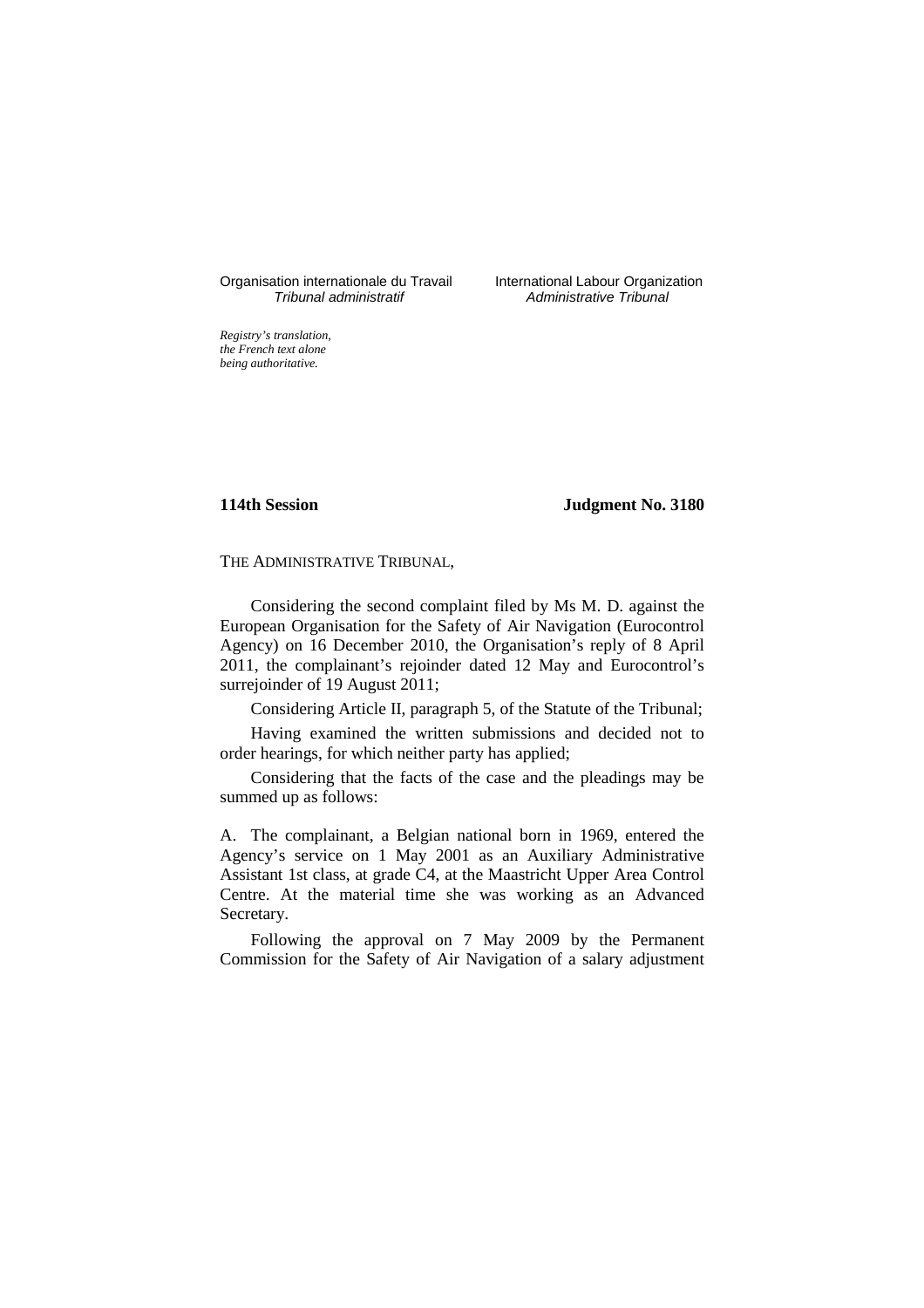that took effect on 1 July 2008, the Principal Director of Resources announced in an office notice dated 27 May 2009 that the basic salaries of permanent members of staff of the Agency and members of staff of the Eurocontrol Maastricht Centre had been raised by 3 per cent with effect from 1 July 2008. On 10 June 2009 the Agency paid the back pay due for the period 1 July 2008 to 30 June 2009. On 4 September 2009 the complainant wrote to the Director General to request the payment of interest for late payment on the amount of back pay which she had received, arguing that such interest was due to her *ipso jure*. As this request was rejected, she lodged an internal complaint on 26 February 2010 in which she specified that the abovementioned interest was due to her as from 7 May 2009.

In its opinion of 30 July 2010 the majority of the members of the Joint Committee for Disputes recommended that the Director General should grant her request on the grounds that, since the salary adjustment had been agreed upon on 7 May 2009, the back pay was due as from that date, and the fact that it had been paid at a later date warranted the payment of interest. However, one member of the Committee held that the internal complaint should be rejected because in practice the back pay could not have been paid before the end of May 2009 and because the Agency had acted with reasonable care in making that payment the following month. By a memorandum of 2 November 2010 the Principal Director of Resources, acting on behalf of the Director General, informed the complainant that he shared the opinion expressed by that one member of the Joint Committee for Disputes and therefore rejected her internal complaint. That is the impugned decision.

B. The complainant contends that, as the Permanent Commission approved the salary adjustment on 7 May 2009, the corresponding back pay was due as from that date. She asserts that in Judgment 2782 the Tribunal stated the principle that interest is due *ipso jure* whenever a salary which falls due at a fixed date is paid belatedly, and she argues that this principle also applies to a salary adjustment because it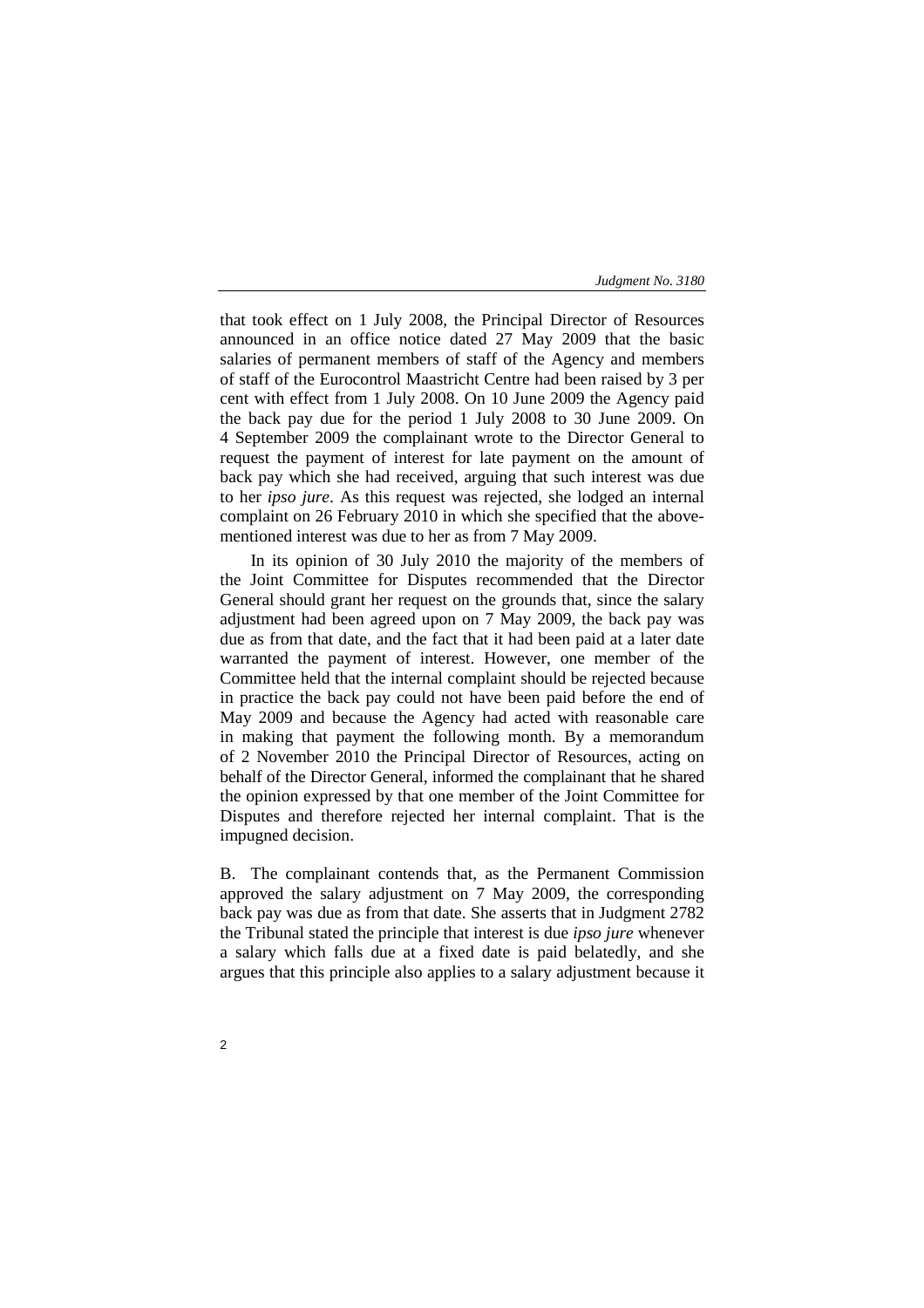"constitutes salary". The complainant asks the Tribunal to set aside the impugned decision and to order the Agency to pay her interest for late payment at a rate of 8 per cent per annum as from 7 May 2009 on the amount of back pay which she received. Lastly, she requests costs in the amount of 2,000 euros.

C. In its reply the Agency points out that the amount of interest claimed by the complainant is "derisory". Since it considers that, in these circumstances, she has no "material cause of action", it asks the Tribunal to "examine the receivability of the complaint", which it terms "improper and vexatious".

On the merits, it states that since back pay is retroactive it cannot "by its very nature" be paid on a set date. In addition, it contends that, in the instant case, the back pay was paid on 10 June 2009 and was not therefore late. Consequently, the complainant did not suffer any injury which would warrant the payment of interest to her. It adds that, given that it had to make individual calculations once the Permanent Commission had approved the salary adjustment, it is "plain" that it acted promptly and with due care.

D. In her rejoinder the complainant submits that a cause of action arises whenever a decision violates an official's rights, and that the amount claimed is immaterial. In her view, she has cause of action insofar as she has an interest in obtaining a ruling from the Tribunal "once and for all" on the issue of whether interest is due as from the date on which salary adjustments are approved. On the merits, she reiterates her pleas.

E. In its surrejoinder the Agency maintains its position. It explains that Eurocontrol's internal rules do not lay down a time limit for the payment of salary arrears after the approval of a salary adjustment. When, as in this case, they are paid within a reasonable period of time, it cannot be considered that there has been any delay warranting the payment of interest.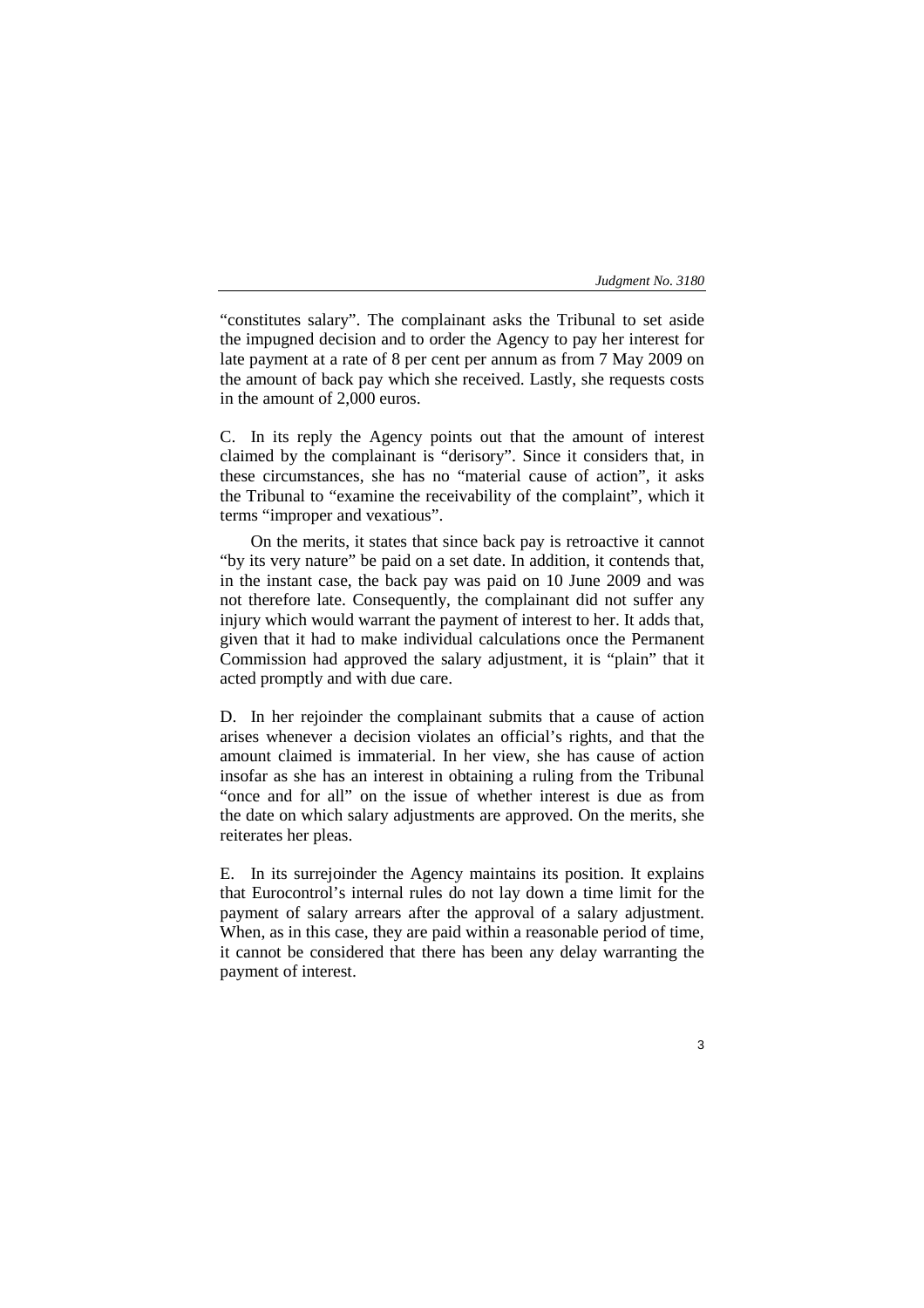# CONSIDERATIONS

1. In Office Notice No. 18/09, published on 27 May 2009, the Principal Director of Resources informed the staff that on 7 May 2009 the Permanent Commission for the Safety of Air Navigation had approved a salary adjustment with effect from 1 July 2008.

2. On 10 June 2009 the Agency paid the back pay resulting from that adjustment for the period 1 July 2008 to 30 June 2009.

3. On 4 September 2010 the complainant submitted a request to the Director General for the payment of interest on that back pay, on the basis that it had been paid late. As this request was rejected, she lodged an internal complaint with him in which she claimed that this interest was due to her as from 7 May 2009.

4. The Director General referred the case to the Joint Committee for Disputes. In its opinion of 30 July 2010 the majority of its members recommended that her request should be granted. However, one member of the Committee expressed the opinion that the Agency had acted with reasonable care and recommended the rejection of the internal complaint.

5. The complainant was informed by a memorandum of 2 November 2010 that, on the basis of the latter opinion, her internal complaint had been rejected as unfounded. That is the decision that she impugns before the Tribunal.

6. The complainant asks the Tribunal to set aside this decision and to order the Organisation to pay her interest for late payment at the rate of 8 per cent per annum, as from 7 May 2009, on the amount of back pay which she received. She also claims costs in the amount of 2,000 euros.

7. The Agency invites the Tribunal to rule on the receivability of the complaint. It observes that in the complainant's case, the back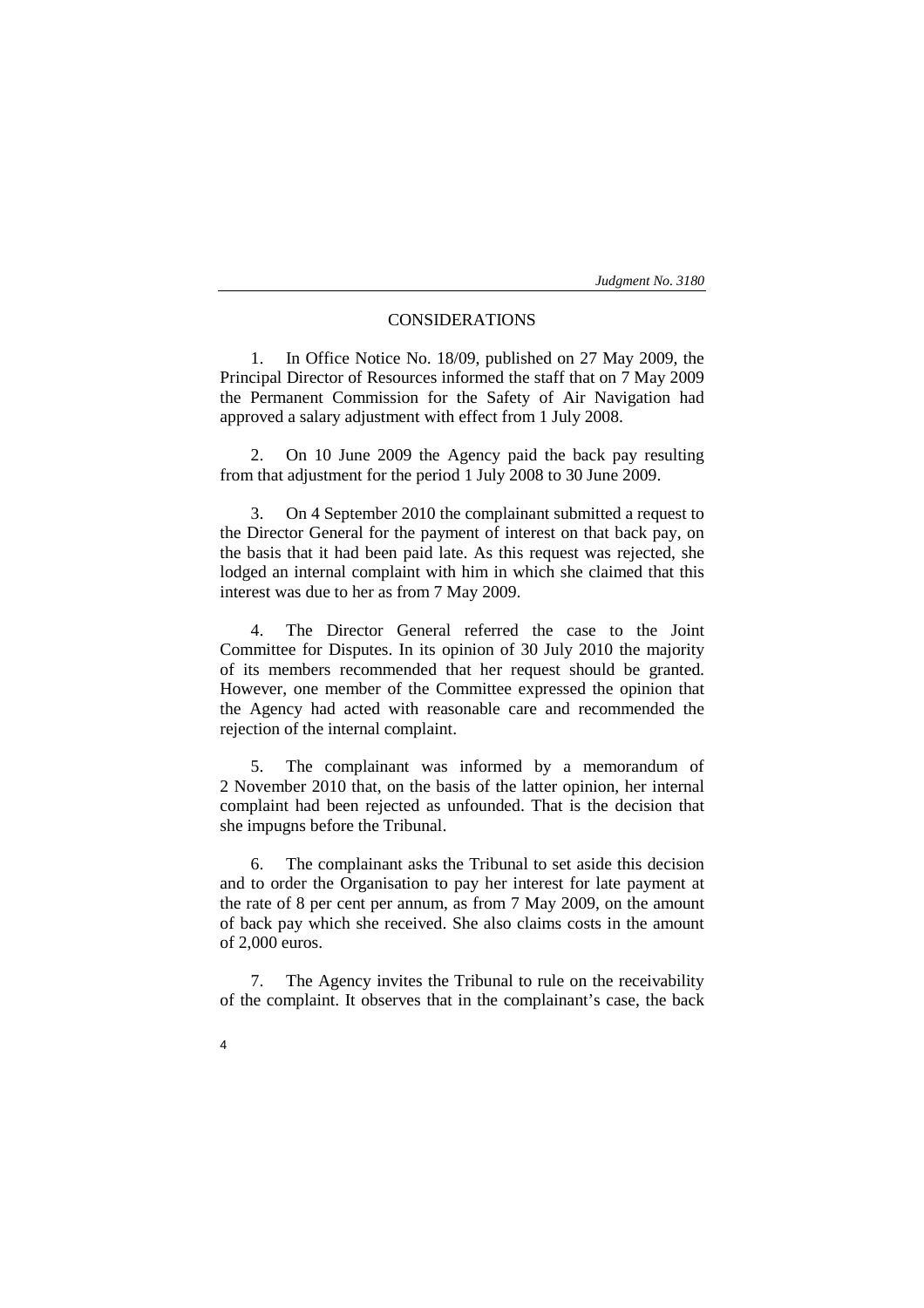pay which she received on 10 June 2009 amounted to 429.68 euros and that if interest at a rate of 8 per cent per annum were paid on this sum, it would amount to approximately 3.20 euros. It wonders whether, in view of the "derisory nature of this amount" and consequently the "dispute's lack of sufficient effectiveness", the complainant has the "requisite material cause of action" to file a complaint with the Tribunal. It considers the complaint to be "improper and vexatious".

8. In response to these comments, the complainant draws attention to the fact that "precedent has it that for a complaint to be receivable the staff member must have a cause of action". Citing Judgment 1641, under 3, she submits that she has a cause of action insofar as she has an interest in obtaining a ruling "once and for all" on the issue of whether interest is due as from the date on which salary adjustments are approved.

9. As the Tribunal endorses the complainant's opinion, it will rule on the merits of the dispute. Indeed, the fact that the amount of money claimed may be derisory does not prevent the claim from being receivable. Moreover, if the Agency was of the opinion that the amount at stake in this dispute was derisory, it ought to have tried to put an end to it by reaching an amicable settlement.

10. The complainant submits in substance that as the salary adjustment was approved by the Permanent Commission on 7 May 2009, the back pay was due as from that date. In her opinion it is clear from Judgment 2782 that interest is due *ipso jure* whenever a salary which must be paid at a fixed date is paid belatedly. In this respect she contends that a salary adjustment is an integral part of a salary and must therefore be governed by the same principle. She also relies on Article 65 of the General Conditions of Employment Governing Servants at the Eurocontrol Maastrict Centre, which expressly states that salary adjustments shall be made by modifying the basic salaries or other elements of the salaries and allowances as defined in Article 62. In her opinion, this means that not only staff members'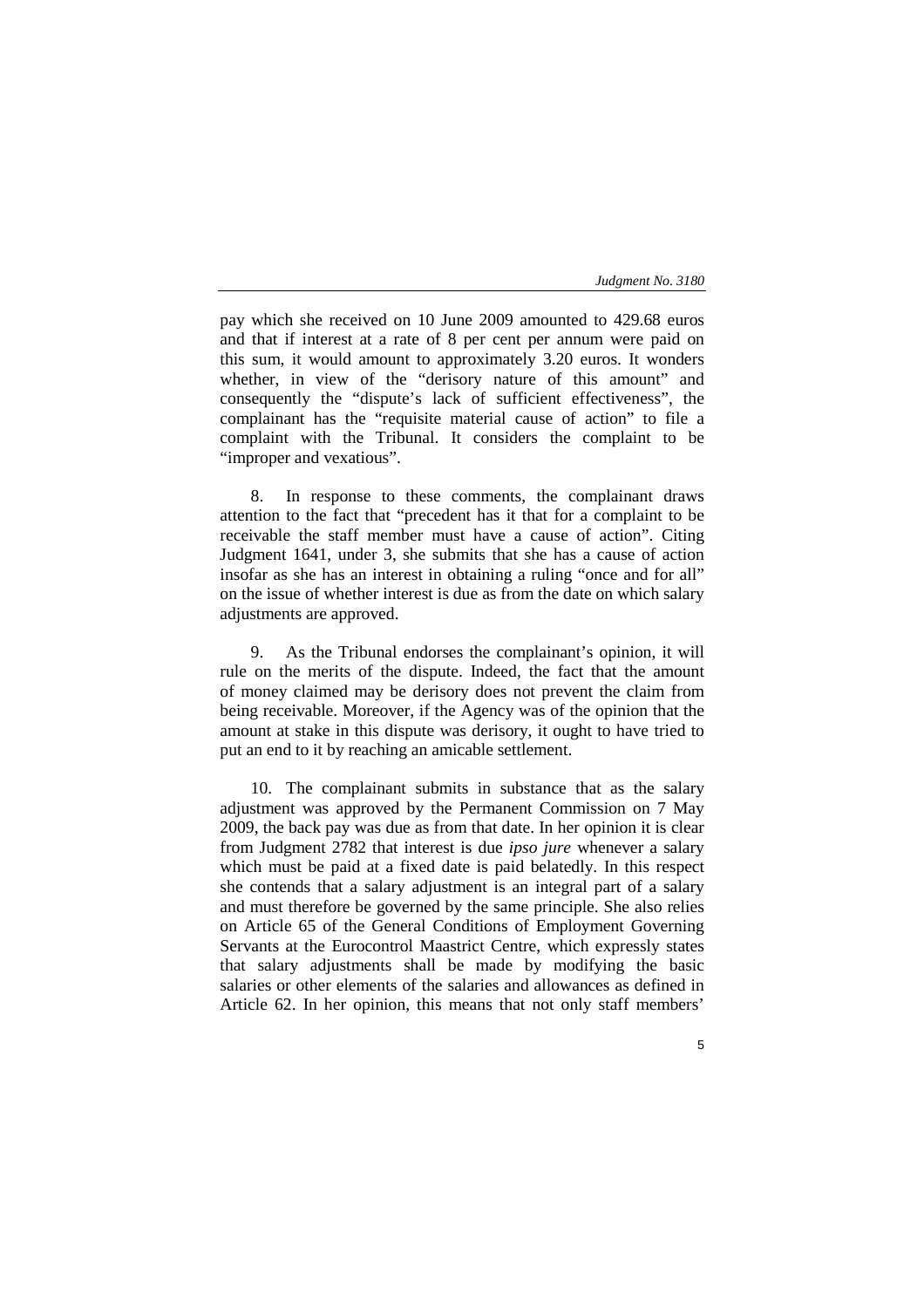salaries but also adjustments thereof bear interest *ipso jure*, in accordance with the Tribunal's case law.

11. Eurocontrol holds that back pay cannot be paid at a fixed date on account of its retroactive nature. In the instant case it stresses that the back pay for the period 1 July 2008 to 30 June 2009 was paid by the Agency on 10 June 2009, "in other words at a date within the period covered by the back pay", and that interest for late payment is therefore not due. It argues that the interest for late payment, "which, by definition is intended to redress an injury which has been suffered", could be contemplated only if the Agency had acted wrongfully, for example if it had been slow in implementing the decision of the Permanent Commission and late in paying the complainant the sum due to her as back pay, which, according to Eurocontrol, was not the case here. It explains that the back pay was paid on 10 June 2009, in other words at a date which not only lay within the period covered by the said back pay but which also corresponded to the 34th day after the Permanent Commission had approved the adjustment and the 14th day after the publication of Office Notice No. 18/09. Given that it had to make individual calculations, the Agency believes that it acted promptly and with due care. It concludes from this that there is no question of any late payment giving rise to interest.

12. The Tribunal notes that its case law establishes that in the absence of a particular rule requiring the Organisation to pay interest to a staff member where a benefit due to that person is paid belatedly, such interest is not in principle due until the creditor – i.e. the staff member to whom the benefit is owed – has served notice on the Organisation to pay. This apparently harsh solution is justified because no particular formalities are required for the service of such notice, it being sufficient for the creditor to request payment of the amount due. However, this rule does not apply where the debt is one which falls due on a fixed date. In such a case the due date is equivalent to the service of notice (*dies interpellat pro homine*). The debtor owes interest for late payment as from that date, without any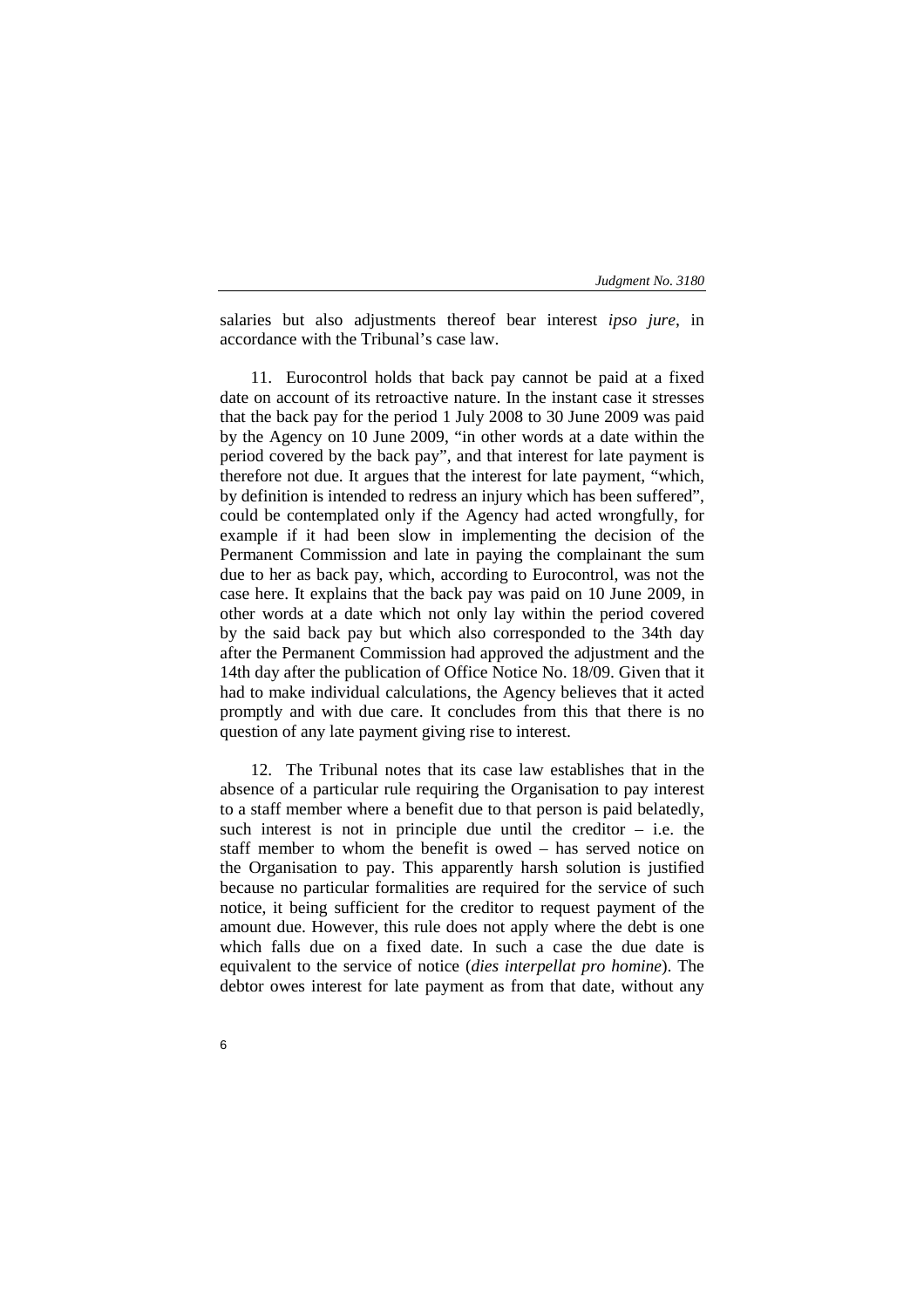7

need for the creditor to establish that he or she has requested payment of the sum due. The same applies where the debt falls due periodically at a fixed date, as in the case of a salary. (See Judgment 2782, under 6.)

In the same judgment the Tribunal explained that a salary adjustment forms an integral part of a salary and that a salary, plus increments, is due on precise dates at the end of every month.

13. In the instant case, the Tribunal finds that the complainant is at all events entitled to claim interest for the late payment of the back pay resulting from such an adjustment. Even if this interest works out at a derisory amount, as the Agency contends, the complaint must nevertheless be allowed, because the decision rejecting the complainant's internal complaint was legally unfounded.

The impugned decision must therefore be set aside.

14. The complainant is entitled to the interest for late payment which she claims, at the rate of 8 per cent per annum, from 7 May 2009 until the effective date of payment of the back pay.

15. As she succeeds, the complainant is entitled to costs, which the Tribunal sets at 2,000 euros.

# DECISION

For the above reasons

- 1. The impugned decision is set aside.
- 2. The Agency shall pay the complainant interest for late payment at the rate of 8 per cent per annum on the amount of back pay which she received, for the period from 7 May 2009 to the date of the effective payment of that back pay.
- 3. It shall also pay her costs in the amount of 2,000 euros.